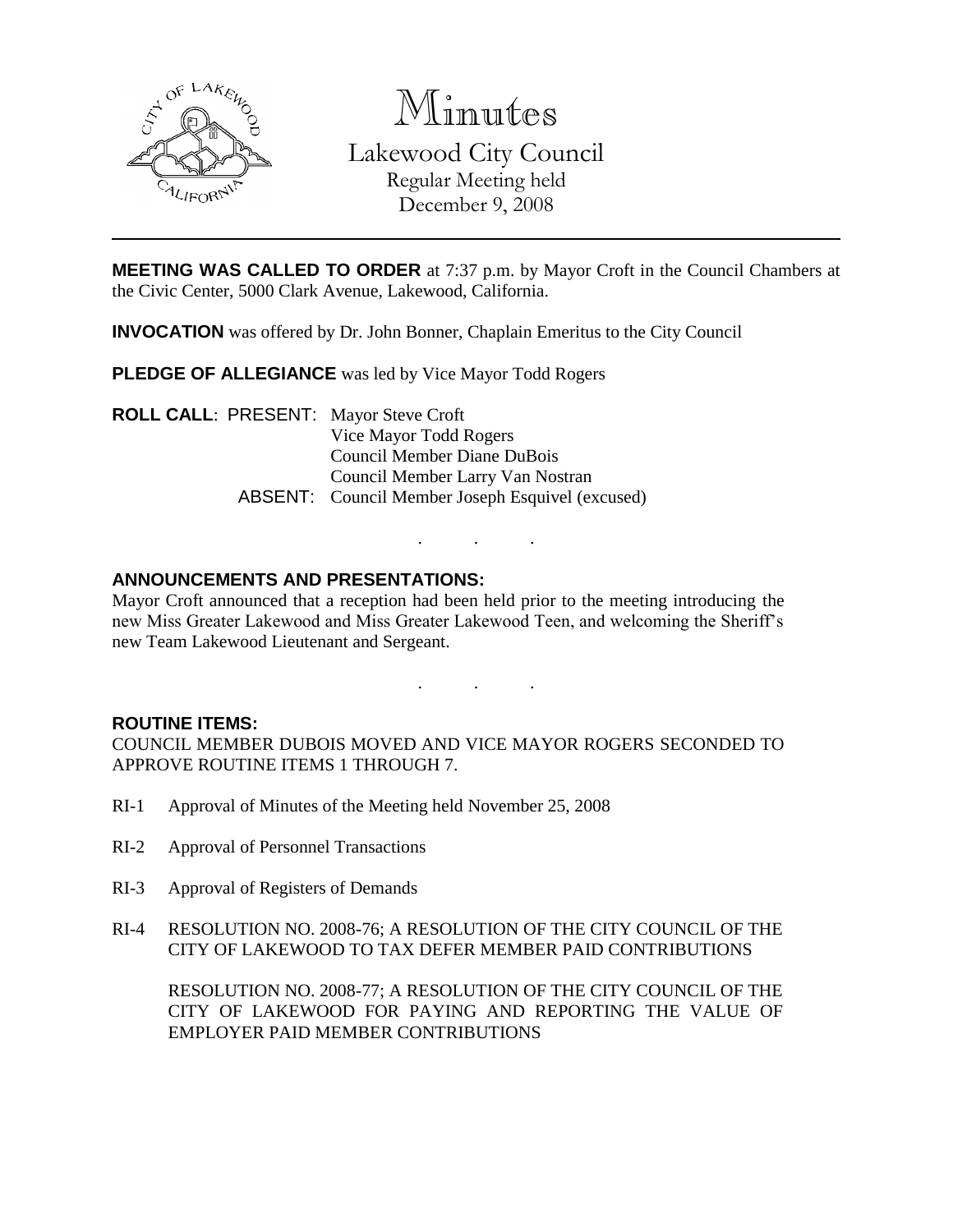City Council Minutes December 9, 2008 Page 2

#### **ROUTINE ITEMS:** Continued

- RI-5 RESOLUTION NO. 2008-78; A RESOLUTION OF THE CITY COUNCIL OF THE CITY OF LAKEWOOD ESTABLISHING BAIL AMOUNTS FOR VIOLATIONS OF SECTIONS 3250.2 THROUGH 5204.A, AS LISTED IN ATTACHMENT A, OF THE LAKEWOOD MUNICIPAL CODE
- RI-6 RESOLUTION NO. 2008-79; A RESOLUTION OF THE CITY COUNCIL OF THE CITY OF LAKEWOOD ESTABLISHING A PHYSICALLY HANDICAPPED PERSONS DESIGNATED PARKING SPACE ON THE WEST SIDE OF HARVEST AVENUE WITHIN THE CITY OF LAKEWOOD

RESOLUTION NO. 2008-80; A RESOLUTION OF THE CITY COUNCIL OF THE CITY OF LAKEWOOD ESTABLISHING A PHYSICALLY HANDICAPPED PERSONS DESIGNATED PARKING SPACE ON THE EAST SIDE OF COKE AVENUE WITHIN THE CITY OF LAKEWOOD

RESOLUTION NO. 2008-81; A RESOLUTION OF THE CITY COUNCIL OF THE CITY OF LAKEWOOD ESTABLISHING A PHYSICALLY HANDICAPPED PERSONS DESIGNATED PARKING SPACE ON THE EAST SIDE OF HAYTER AVENUE WITHIN THE CITY OF LAKEWOOD

RI-7 Acceptance of Notice of Completion for Public Works Project No. 08-7, Mobile Generator Connection – Water Yard

UPON ROLL CALL VOTE, THE MOTION WAS APPROVED:

AYES: COUNCIL MEMBERS: DuBois, Rogers, Van Nostran and Croft NAYS: COUNCIL MEMBERS: None ABSENT: COUNCIL MEMBERS: Esquivel

**1.1 • AWARD OF BID FOR PUBLIC WORKS PROJECT NO. 2008-6; CENTRE WALK-IN REFRIGERATOR/FREEZER**

. . .

Public Works Director Lisa Rapp made a presentation based on the memo in the agenda and stated two bids had been received for the replacement of the walk-in cooler and freezer in the kitchen at The Centre. Staff had worked closely with the on-site caterer to minimize disruption to The Centre's food and beverage operation. It was the recommendation of staff that the City Council adopt the plans, specifications, addenda and working details for the project; award a contract to the low bidder, Aire Rite A/C in the amount of \$130,235.00; and authorize staff to approve a cumulative total of change orders, as necessary, not to exceed \$13,000.

Responding to a question from Council, Ms. Rapp stated that the original cooler/freezer had been installed in 1984.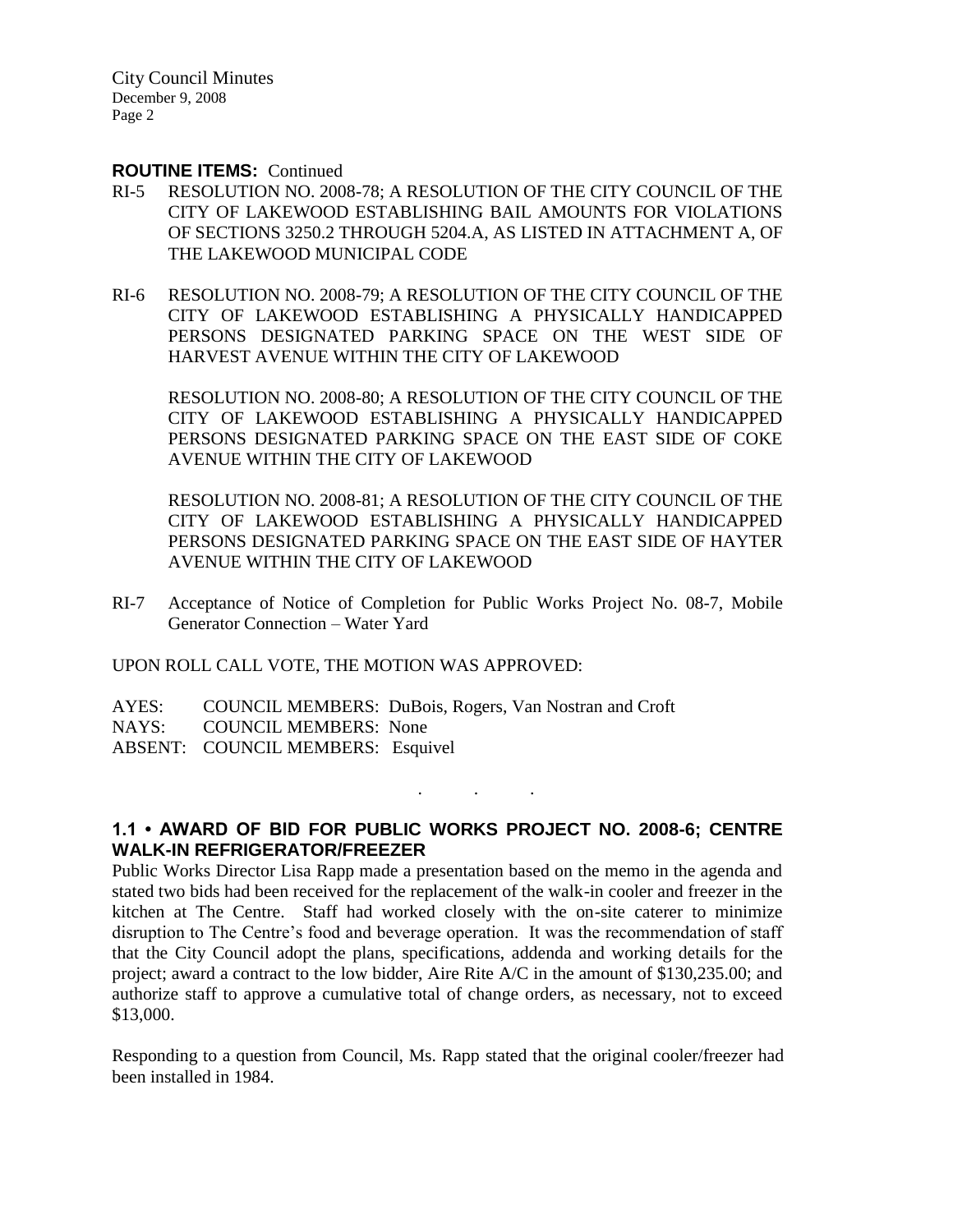### **1.1 • AWARD OF BID FOR PUBLIC WORKS PROJECT NO. 2008-6; CENTRE WALK-IN REFRIGERATOR/FREEZER** - Continued

Mayor Croft opened the public hearing at 7:48 p.m. and called for anyone in the audience wishing to address the City Council on this matter. There was no response.

COUNCIL MEMBER VAN NOSTRAN MOVED AND COUNCIL MEMBER DUBOIS SECONDED TO APPROVE STAFF'S RECOMMENDATIONS. UPON ROLL CALL VOTE, THE MOTION WAS APPROVED:

AYES: COUNCIL MEMBERS: DuBois, Rogers, Van Nostran and Croft NAYS: COUNCIL MEMBERS: None ABSENT: COUNCIL MEMBERS: Esquivel

## **1.2 • AWARD OF BID FOR PUBLIC WORKS PROJECT NO. 2008-10; WEINGART SENIOR CENTER FITNESS AND ACTIVITY ROOMS FLOORING REPLACEMENT**

. . .

The Director of Public Works gave a presentation based on the memo in the agenda and reported four bids had been received for replacement of the flooring material in the Fitness and Activity Rooms at the Weingart Senior Center. She advised that this project was funded by a grant from the Weingart Foundation. It was the recommendation of staff that the City Council adopt the plans, specifications and working details for the project; award a contract to the low bidder Korston Construction, Inc. in the amount of \$25,472; and authorize staff to approve a cumulative total of change orders, as necessary, not to exceed \$3,000.

Mayor Croft opened the public hearing at 7:51 p.m. and called for anyone in the audience wishing to address the City Council on this matter. There was no response.

VICE MAYOR ROGERS MOVED AND COUNCIL MEMBER DUBOIS SECONDED TO APPROVE STAFF'S RECOMMENDATIONS. UPON ROLL CALL VOTE, THE MOTION WAS APPROVED:

AYES: COUNCIL MEMBERS: DuBois, Rogers, Van Nostran and Croft NAYS: COUNCIL MEMBERS: None ABSENT: COUNCIL MEMBERS: Esquivel

#### **2.1 • DECLARING THE RESULTS OF THE SPECIAL MUNICIPAL ELECTION**

City Attorney Steve Skolnik advised that the City Clerk had received the final official statement of votes cast for the November 4, 2008 election, which had been prepared by the Los Angeles County Registrar-Recorder. The resolution presented for City Council consideration would accept the election results and trigger the implementation of the new utility users tax ordinance.

. . .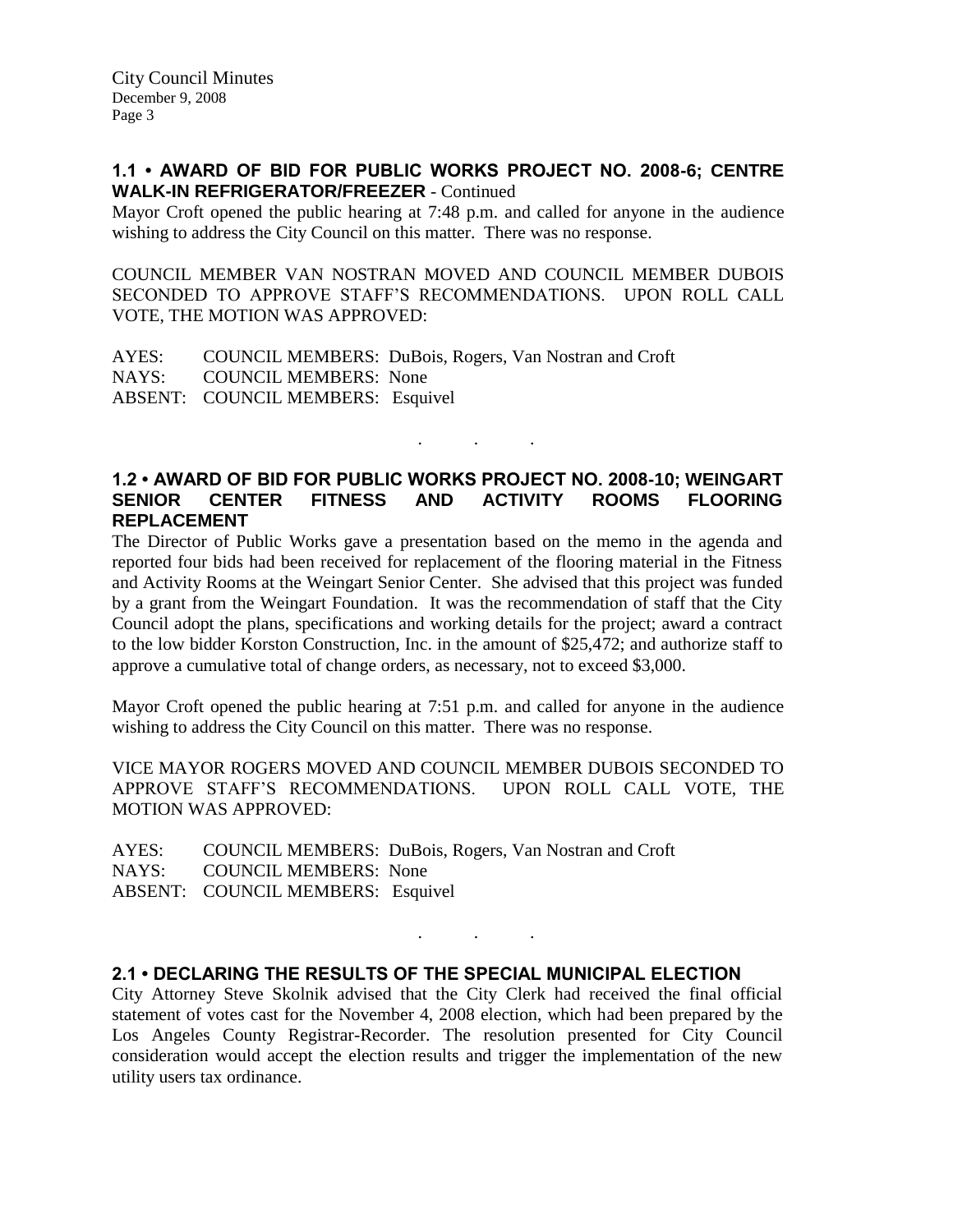City Council Minutes December 9, 2008 Page 4

### **2.1 • RESULTS OF THE SPECIAL MUNICIPAL ELECTION** - Continued

Mayor Croft thanked the residents of Lakewood for their strong support of Measure L, noting how important it was for the community to have a stable revenue source.

RESOLUTION NO. 2008-82; A RESOLUTION OF THE CITY COUNCIL OF THE CITY OF LAKEWOOD, CALIFORNIA, RECITING THE FACT OF THE SPECIAL MUNICIPAL ELECTION HELD IN SAID CITY ON NOVEMBER 4, 2008 DECLARING THE RESULTS THEREOF, AND SUCH OTHER MATTERS AS PROVIDED BY LAW

VICE MAYOR ROGERS MOVED AND COUNCIL MEMBER VAN NOSTRAN SECONDED TO ADOPT RESOLUTION NO. 2008-82. UPON ROLL CALL VOTE, THE MOTION WAS APPROVED:

AYES: COUNCIL MEMBERS: DuBois, Rogers, Van Nostran and Croft NAYS: COUNCIL MEMBERS: None ABSENT: COUNCIL MEMBERS: Esquivel

## **2.2 • ACCEPTANCE OF CERTIFICATE PERTAINING TO CANDIDATES FOR THE MARCH 3, 2009 GENERAL MUNICIPAL ELECTION**

. . .

The City Attorney advised that a Certificate pertaining to the City's General Municipal Election in March of 2009 had been prepared by the City Clerk. The Certificate declared that during the nomination period for this election, there were not more candidates than offices to be elected and advised the City Council of the options for dealing with this circumstance. He concluded by stating that a notice would be published and an adjourned meeting scheduled five days following the publication.

MAYOR CROFT STATED THAT THERE BEING NO OBJECTION, THE CERTIFICATE WOULD BE RECEIVED AND FILED.

# **3.1 • CHANGE ORDER FOR PUBLIC WORKS PROJECT NO. 08-2, RESIDENTIAL STREET REHAB**

. . .

The Director of Public Works displayed slides reviewing the City's street re-surfacing program and made a presentation based on the memo in the agenda. She stated Silvia Construction, Inc. had previously been awarded a contract for residential street paving and staff was proposing a change order to add six more miles of streets for paving. She reported that the City was entitled to an allocation under State Prop 1B, Phase II of \$1,243,436.00, which was expected to be released December 15th and that other funds had been made available through Prop C and Prop 42 funds. It was the recommendation of staff that the City Council authorize staff to issue a contract change order for Public Works Project No. 08-02 with Silvia Construction, Inc. in the amount of \$1,110,000; authorize the use of Prop C funds in the amount of \$100,000 to be used for the project; appropriate \$130,000 from the General Fund to the project account; and authorize staff to approve additional change orders, as needed, in an amount not to exceed \$100,000.